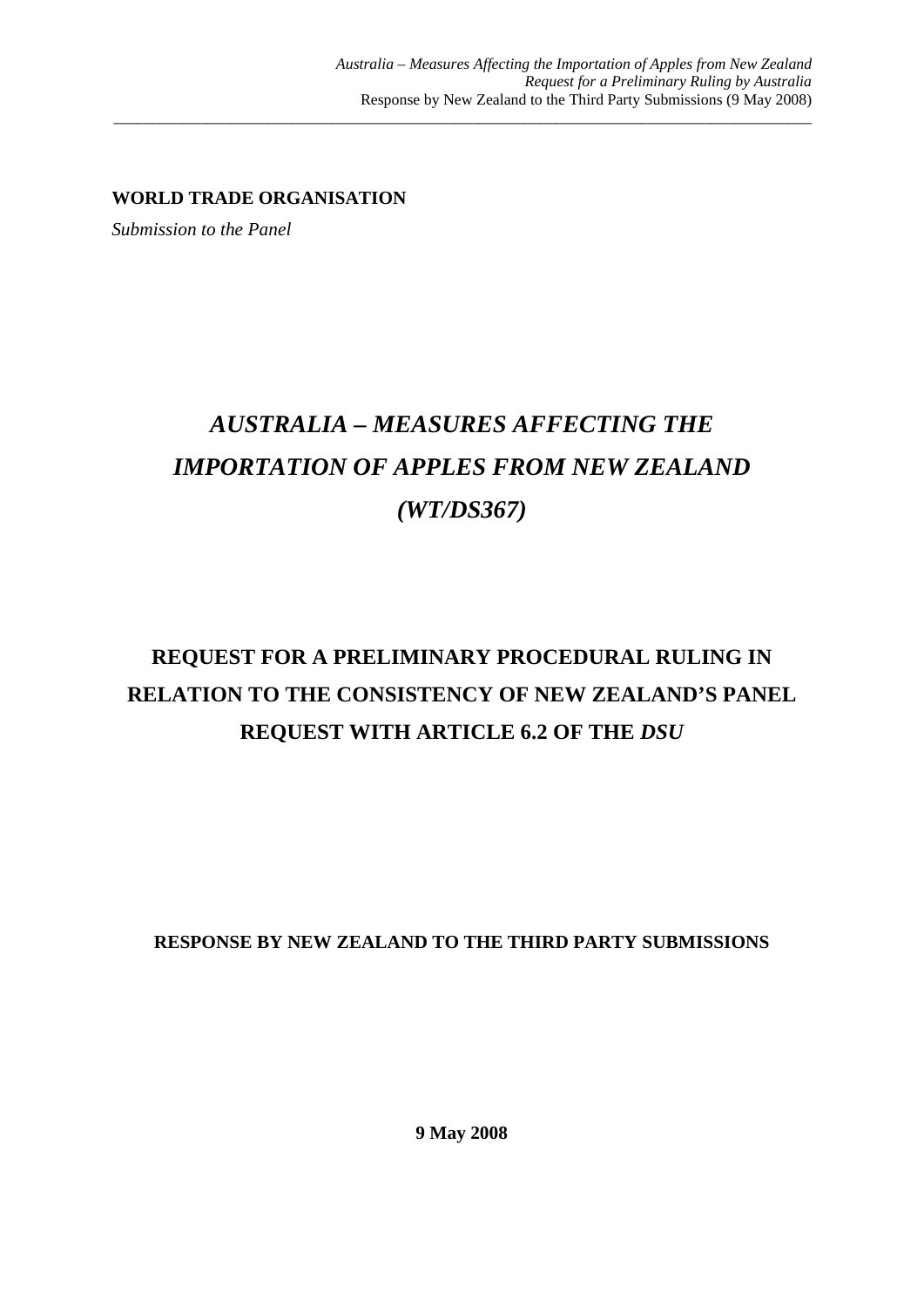### **CONTENTS**

\_\_\_\_\_\_\_\_\_\_\_\_\_\_\_\_\_\_\_\_\_\_\_\_\_\_\_\_\_\_\_\_\_\_\_\_\_\_\_\_\_\_\_\_\_\_\_\_\_\_\_\_\_\_\_\_\_\_\_\_\_\_\_\_\_\_\_\_\_\_\_\_\_\_\_\_\_\_\_\_\_\_\_\_\_\_\_\_\_\_

| I.  | <b>INTRODUCTION</b>          |                             |
|-----|------------------------------|-----------------------------|
| II. | <b>MEASURES AT ISSUE</b>     | $\mathcal{D}_{\mathcal{L}}$ |
| Ш.  | LEGAL BASIS OF THE COMPLAINT | 3                           |
| IV. | <b>CONCLUSION</b>            | h                           |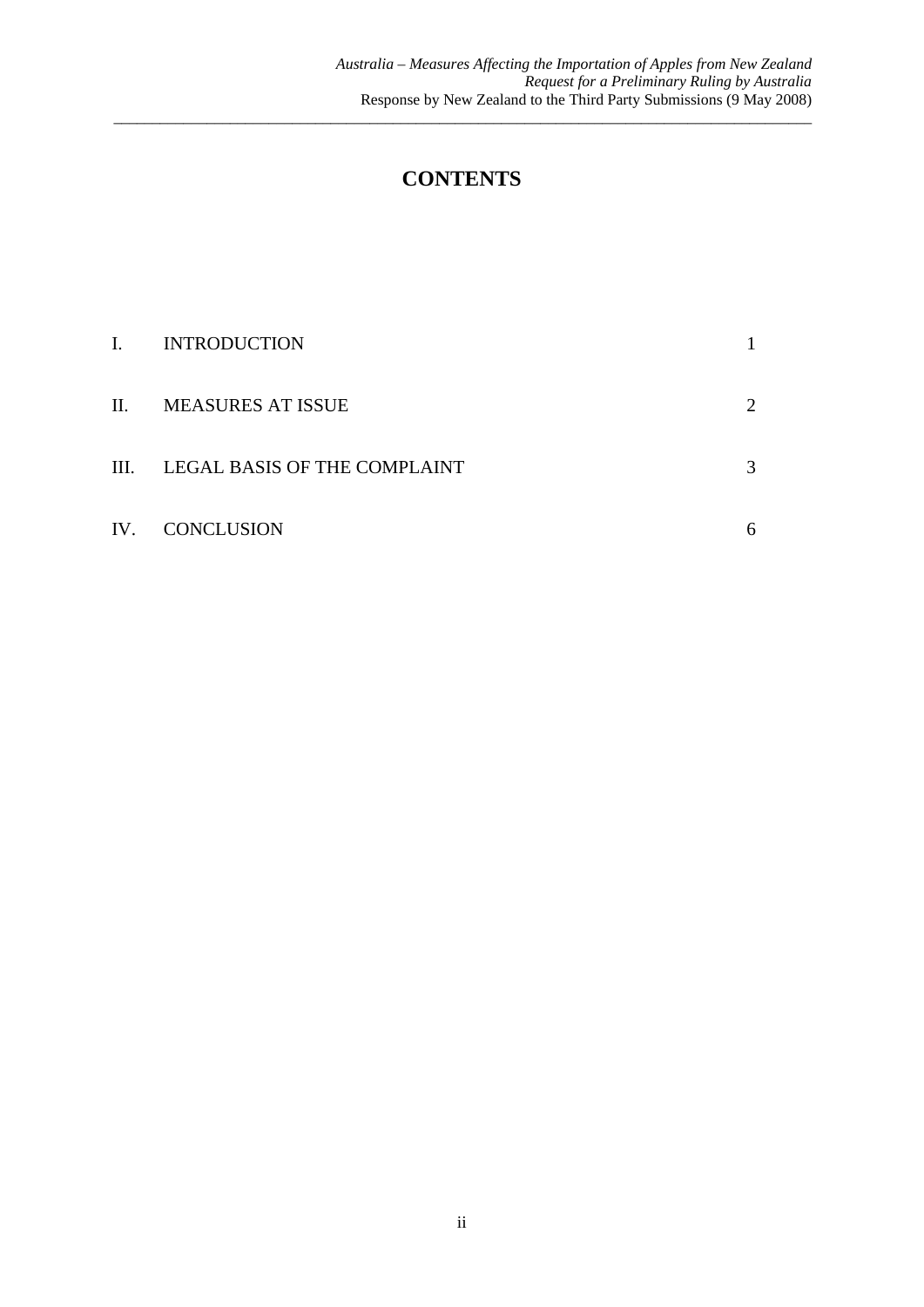#### **I. INTRODUCTION**

1.1 New Zealand thanks the Panel for the opportunity to respond to the third party submissions on Australia's request for a preliminary ruling regarding New Zealand's request for the establishment of a panel.<sup>[1](#page-2-0)</sup> Chile and the European Communities have provided their views on this issue.

\_\_\_\_\_\_\_\_\_\_\_\_\_\_\_\_\_\_\_\_\_\_\_\_\_\_\_\_\_\_\_\_\_\_\_\_\_\_\_\_\_\_\_\_\_\_\_\_\_\_\_\_\_\_\_\_\_\_\_\_\_\_\_\_\_\_\_\_\_\_\_\_\_\_\_\_\_\_\_\_\_\_\_\_\_\_\_\_\_\_

1.2 New Zealand supports the points made by Chile and in particular its concern regarding the implications of Australia's arguments for the standard to be met under Article 6.2 of the *Understanding on Rules and Procedures Governing the Settlement of Disputes* (the *DSU*). New Zealand notes that Chile does not believe that its rights as a third party have been impaired by the panel request in this case.  $2^2$  $2^2$ 

1.3 With regard to the submission of the European Communities, New Zealand notes that it covers ground similar to that covered in Australia's two written submissions. New Zealand has already provided a comprehensive response in New Zealand's First Submission to the Panel.<sup>[3](#page-2-2)</sup> Rather than repeating those points here, in this submission New Zealand will elaborate on a few key points.

1.4 The European Communities argues that the panel request "only partially satisfies the requirement of identifying the specific measures at issue, and does not meet the requirement of providing a brief summary of the legal basis of the complaint to present the problem clearly".<sup>[4](#page-2-3)</sup> The European Communities' arguments suffer many of the same shortcomings as the arguments made by Australia. The European Communities misconstrues Appellate Body jurisprudence and fails to address cases of clear and direct relevance. In doing so the European Communities, like Australia, proposes an interpretation that departs from approaches taken in previous cases (often involving the European Communities as respondent), and would raise the bar in terms of the standard required of complaining parties under Article 6.2 of the *DSU*.

<span id="page-2-0"></span><sup>&</sup>lt;sup>1</sup> Request for the Establishment of a Panel by New Zealand, *Australia – Measures Affecting the Importation of Apples from New Zealand*, WT/DS367/5, 7 December 2007 ("the panel request"). 2

<span id="page-2-1"></span>Chile's Letter to the Panel, 2 May 2008.

<span id="page-2-2"></span><sup>3</sup> Written Submission of New Zealand, *Request for a preliminary procedural ruling in relation to the consistency of New Zealand's panel request with Article 6.2 of the DSU*, WT/DS367, 7 April 2008 ("New Zealand's First Submission").

<span id="page-2-3"></span><sup>4</sup> Third Party Submission of the European Communities on Australia's Request for a Preliminary Ruling, 30 April 2008, ("EC Submission"), para. 42.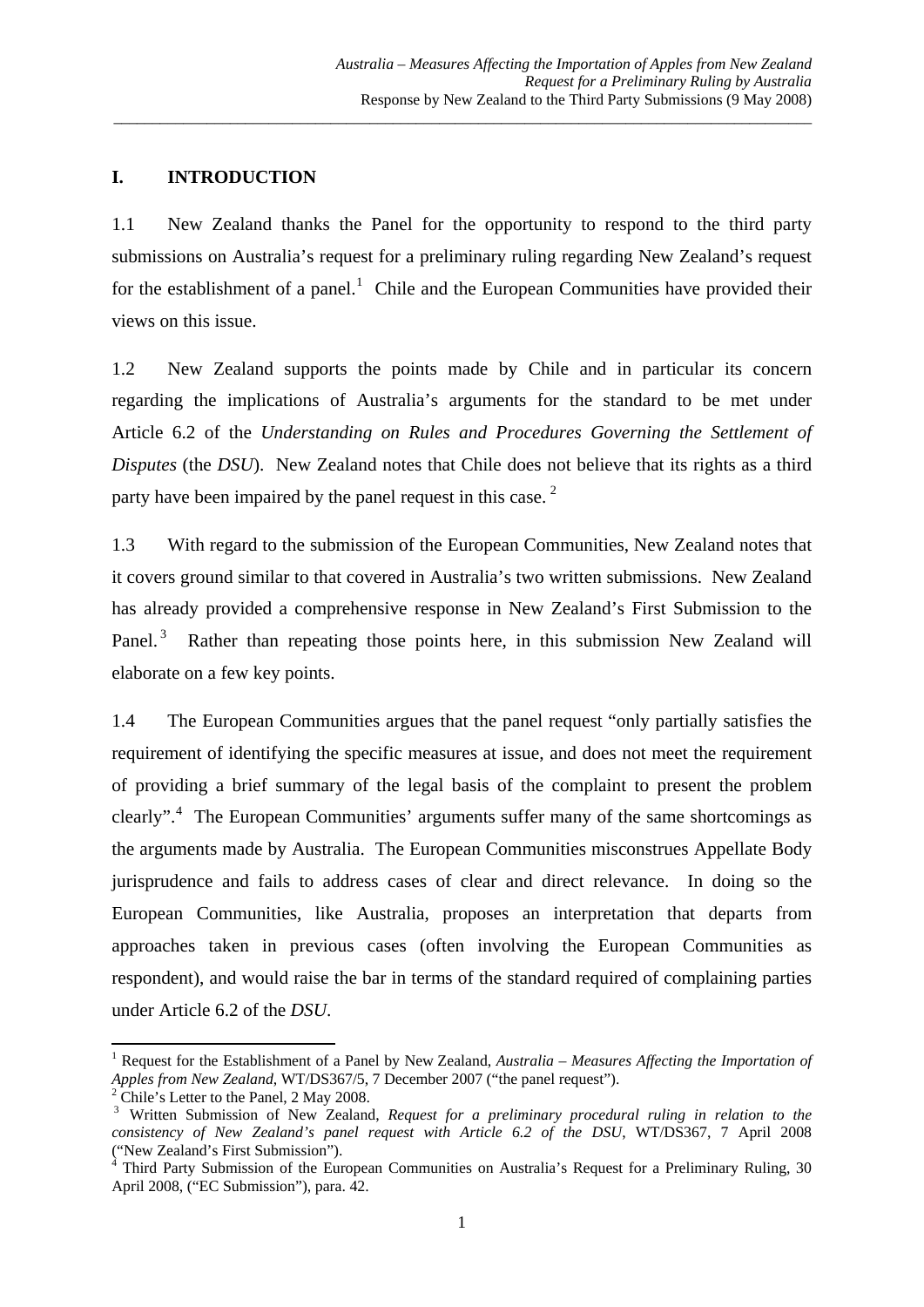#### **II. MEASURES AT ISSUE**

2.1 The European Communities appears to agree with Australia that the measures listed in bullet point form in the panel request are sufficiently precise.<sup>[5](#page-3-0)</sup> However, the European Communities further contends that "a general reference to the Final IRA Report with an indication of the measures of *particular concern*" creates "considerable uncertainty" as regards the identification of the measures at issue.<sup>[6](#page-3-1)</sup> New Zealand does not agree.

\_\_\_\_\_\_\_\_\_\_\_\_\_\_\_\_\_\_\_\_\_\_\_\_\_\_\_\_\_\_\_\_\_\_\_\_\_\_\_\_\_\_\_\_\_\_\_\_\_\_\_\_\_\_\_\_\_\_\_\_\_\_\_\_\_\_\_\_\_\_\_\_\_\_\_\_\_\_\_\_\_\_\_\_\_\_\_\_\_\_

2.2 It is clear from the panel request that the measures at issue are those "specified in and required by Australia pursuant to the [Final IRA]". To borrow a phrase from Australia's Second Submission, "the language and syntax of paragraph 2 of the panel request clearly indicate that the measures that are the object of challenge are those "measures" set out in the Final IRA Report".<sup>[7](#page-3-2)</sup> This constitutes a discrete and "clearly defined group"<sup>[8](#page-3-3)</sup> of measures at issue. As New Zealand pointed out in its First Submission to the Panel, New Zealand should not be penalised because it also identified in its panel request the measures of particular concern to it.

2.3 The European Communities appears to consider that a reference to the measures in the Final IRA is not sufficiently precise because the Final IRA contains "a number of *different and distinct* obligations".[9](#page-3-4) However, the mere fact that there are a "variety of different *measures*<sup>"[10](#page-3-5)</sup> in the Final IRA is not grounds in itself for a finding of imprecision. As the jurisprudence makes clear in an analogous context, the legal standard of clarity is the same irrespective of the number of potential claims being made.<sup>[11](#page-3-6)</sup>

<span id="page-3-0"></span><sup>&</sup>lt;sup>5</sup> EC Submission, para. 24; see also Written Submission of Australia in Response to New Zealand's Submission, 14 April 2008, ("Australia's Second Submission"), paras. 21-25.

<span id="page-3-1"></span><sup>6</sup> EC Submission, para. 23. Emphasis original.

<span id="page-3-2"></span><sup>&</sup>lt;sup>7</sup> Australia's Second Submission, para. 10. The full sentence reads: "In this case, the language and syntax of paragraph 2 of the panel request clearly indicate that the measures that are the object of challenge are those "measures" *set out in* the Final IRA Report, rather than the Final IRA Report *itself*." Concerning the claim being made in this part of Australia's Second Submission, New Zealand notes that the words "the Final IRA *itself*' appear neither in New Zealand's panel request nor in its First Written Submission. This claim by Australia was addressed in New Zealand's letter to the Panel dated 16 April 2008.

<span id="page-3-3"></span><sup>8</sup> Australia's Second Submission, para. 20.

<sup>&</sup>lt;sup>9</sup> EC Submission, para. 22. Emphasis original.

<span id="page-3-5"></span><span id="page-3-4"></span><sup>&</sup>lt;sup>10</sup> EC Submission, para. 22. Emphasis original.

<span id="page-3-6"></span><sup>&</sup>lt;sup>11</sup> See, for example, Panel Report, *European Communities – Measures Affecting the Approval and Marketing of Biotech Products*, (*EC – Approval and Marketing of Biotech Products*), where at para. 7.47-101 the Panel states that: "The European Communities has noted that if the panel requests are read to mean that each of the measures identified is alleged to violate each of the provisions listed, the European Communities might have to begin to prepare a defence against a large number of claims. We agree. However, we do not think that this fact supports a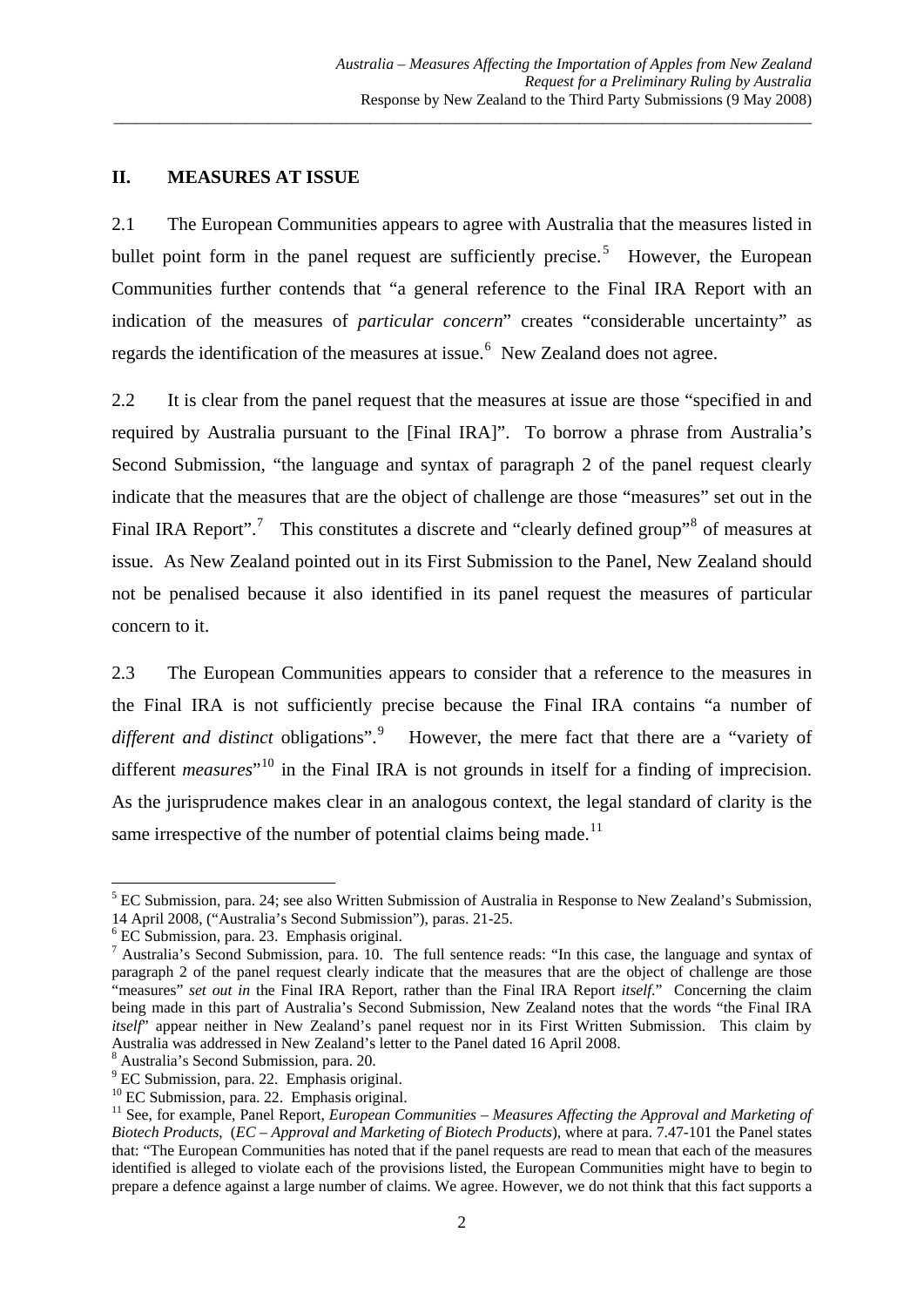2.4 Finally, the European Communities' submission does not address the findings of the Panel in  $EC$  – Trademarks and Geographical Indications.<sup>[12](#page-4-0)</sup> In that case the European Communities itself was the respondent, and made similar arguments with respect to the adequacy of the panel request. As outlined in New Zealand's First Submission, these arguments were rejected by the Panel in that case.<sup>[13](#page-4-1)</sup> In its Second Submission, Australia alleges that New Zealand's reliance on *EC – Trademarks and Geographical Indications* is "misplaced"<sup>[14](#page-4-2)</sup> and that New Zealand attempts to re-characterise "measures" as "aspects of measures".[15](#page-4-3) This is not the case. The relevance of *EC – Trademarks and Geographical Indications* lies in the similarity of the underlying factual circumstances. Both cases involve one primary document that contains numerous specific requirements. In *EC – Trademarks and Geographical Indications*, the EC regulation at issue was characterised as "the measure", and this broad reference to the measure was deemed sufficient to meet the specificity requirements of Article 6.2. While it was open to New Zealand to simply characterise the Final IRA as "the measure" and treat the further pest and disease requirements within it as "aspects of the measure" in its panel request, New Zealand chose to be more specific.

\_\_\_\_\_\_\_\_\_\_\_\_\_\_\_\_\_\_\_\_\_\_\_\_\_\_\_\_\_\_\_\_\_\_\_\_\_\_\_\_\_\_\_\_\_\_\_\_\_\_\_\_\_\_\_\_\_\_\_\_\_\_\_\_\_\_\_\_\_\_\_\_\_\_\_\_\_\_\_\_\_\_\_\_\_\_\_\_\_\_

#### **III. LEGAL BASIS OF THE COMPLAINT**

3.1 The European Communities supports Australia's suggestion that the panel request does not "meet the requirement of providing a brief summary of the legal basis of the complaint to present the problem clearly."<sup>[16](#page-4-4)</sup> However, in arguing this claim the European Communities misconstrues the requirements of Article 6.2, and in particular the Appellate Body's jurisprudence in *Korea – Dairy* and its relevance to the present case.

3.2 The Appellate Body in *Korea – Dairy* considered the circumstances under which a "mere reference" to WTO treaty provisions may suffice to meet the standard of clarity in the

<u> Andreas Andreas Andreas Andreas Andreas Andreas Andreas Andreas Andreas Andreas Andreas Andreas Andreas Andr</u>

different reading of the panel requests. Nor do we think that this means that the legal standard of clarity against which these panel requests must be measured is higher than it would have been had the panel requests identified fewer claims."

<span id="page-4-0"></span><sup>&</sup>lt;sup>12</sup> Panel Report, *European Communities - Protection of Trademarks and Geographical Indications for Agricultural Products and Foodstuffs*, WT/DS290/R, adopted 20 April 2005, (*EC - Trademarks and Geographical Indications*). 13 New Zealand's First Submission, paras. 2.12-2.15.

<span id="page-4-1"></span><sup>&</sup>lt;sup>14</sup> Australia's Second Submission, para. 20.

<span id="page-4-3"></span><span id="page-4-2"></span><sup>&</sup>lt;sup>15</sup> Australia's Second Submission, para. 19.

<span id="page-4-4"></span><sup>&</sup>lt;sup>16</sup> EC Submission, para. 42.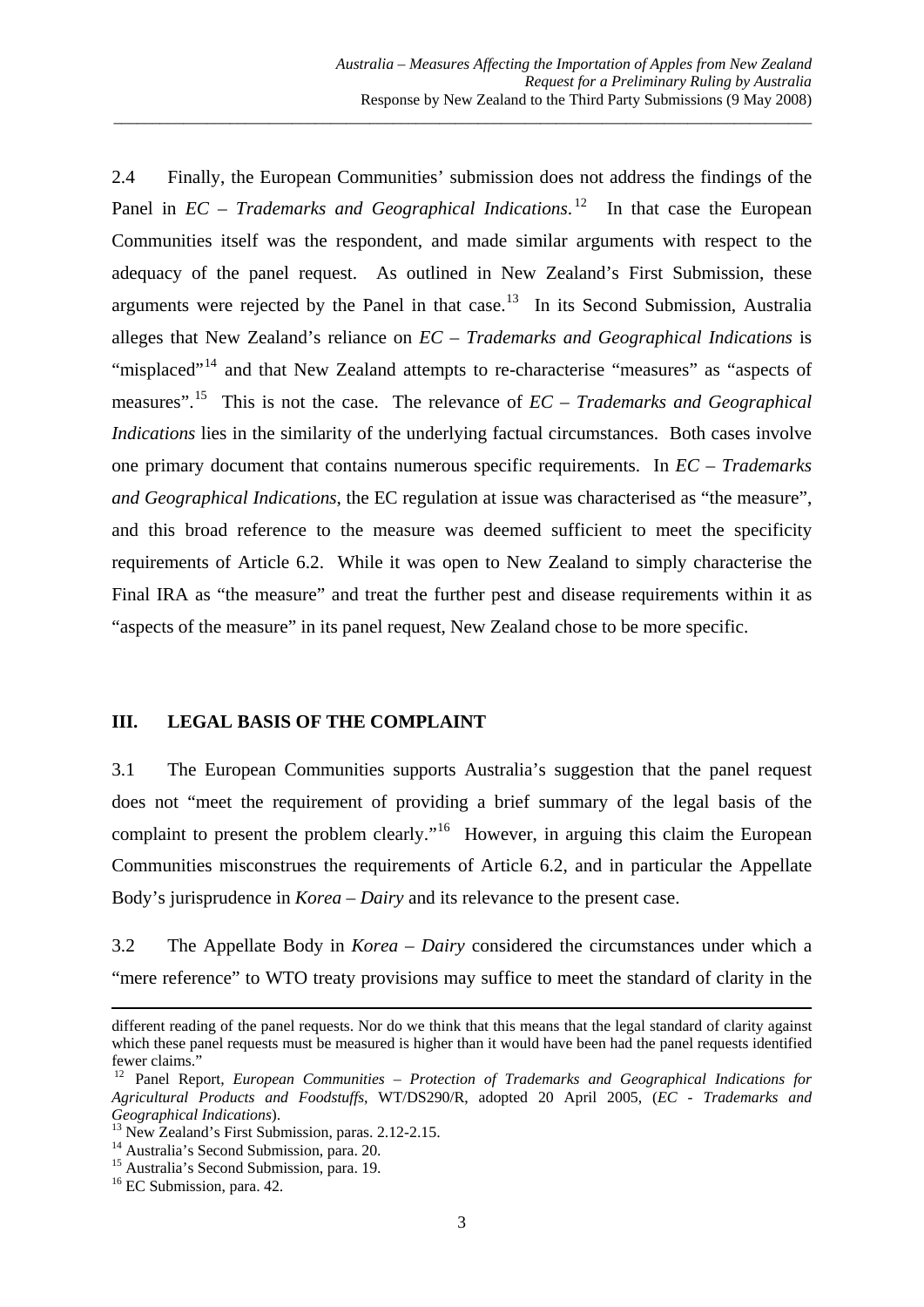statement of the legal basis of the complaint.<sup>[17](#page-5-0)</sup> According to the European Communities, *Korea – Dairy* supports the proposition that a "mere reference" to treaty provisions can be sufficient, but only where "e.g. the claims appear clear from the circumstances of the case or from the explanations provided during the consultation phase or in other submissions".<sup>[18](#page-5-1)</sup> In making this statement the European Communities appears to be confusing the requirement to provide a summary of the legal basis of the complaint with the separate requirement to show prejudice. In fact, with respect to the former, the jurisprudence is clear that a panel request must be judged on its face and cannot be cured by subsequent, or precedent, communications by the parties to the dispute.<sup>[19](#page-5-2)</sup> Such communications may however be relevant in assessing whether actual prejudice has resulted.

\_\_\_\_\_\_\_\_\_\_\_\_\_\_\_\_\_\_\_\_\_\_\_\_\_\_\_\_\_\_\_\_\_\_\_\_\_\_\_\_\_\_\_\_\_\_\_\_\_\_\_\_\_\_\_\_\_\_\_\_\_\_\_\_\_\_\_\_\_\_\_\_\_\_\_\_\_\_\_\_\_\_\_\_\_\_\_\_\_\_

3.3 Rather, as the Appellate Body made clear in *Korea – Dairy,* whether or not the "mere listing of treaty articles"<sup>[20](#page-5-3)</sup> will satisfy the standard of Article 6.2 will depend on the nature of the obligations involved. The example given by the Appellate Body of a situation where the listing of treaty articles may not be sufficient was where "the articles listed establish not one single, distinct, obligation but rather multiple obligations."<sup>[21](#page-5-4)</sup> As noted in its First Submission, New Zealand has not "merely listed" treaty provisions in the sense contemplated in *Korea – Dairy.* In *Korea – Dairy* the panel request made references to provisions at the article level. In contrast, the panel request in this case cites the relevant provisions not just at the article level, but at the paragraph and sub-paragraph level, and even, where appropriate, identifies the relevant sentences within those sub-provisions. In so doing New Zealand has identified the "distinct obligations" at issue rather than "multiple obligations".<sup>[22](#page-5-5)</sup> In New Zealand's view this "presents the problem clearly" and meets the standard of clarity required in Article 6.2 as interpreted by the Appellate Body.

<span id="page-5-0"></span><sup>17</sup> Appellate Body Report, *Korea – Definitive Safeguard Measure on Imports of Certain Dairy Products*, WT/DS98/AB/R, adopted 12 January 2000, (*Korea – Dairy*), para. 124. 18 EC Submission, para. 36.

<span id="page-5-2"></span><span id="page-5-1"></span><sup>&</sup>lt;sup>19</sup> See, for example, Appellate Body Report, *United States – Countervailing Duties on Certain Corrosion-Resistant Carbon Steel Flat Products from Germany, WT/DS213/AB/R and Corr. 1, adopted 19 December 2002, (US – Carbon Steel), para. 127.*<br><sup>20</sup> Appellate Body Report, *Korea- Dairy*, para. 124.

<span id="page-5-5"></span><span id="page-5-4"></span><span id="page-5-3"></span>Appendic Body Report, Korea Dairy, para. 124.<br><sup>21</sup> Appellate Body Report, *Korea – Dairy*, para. 124.<br><sup>22</sup> New Zealand notes that Australia did not, in its Second Submission, attempt to substantiate the claim made in its First Submission that all the provisions cited by New Zealand contain two or more obligations (see para. 52 of Australia's First Written Submission). As New Zealand showed in its First Submission, this assertion is factually inaccurate.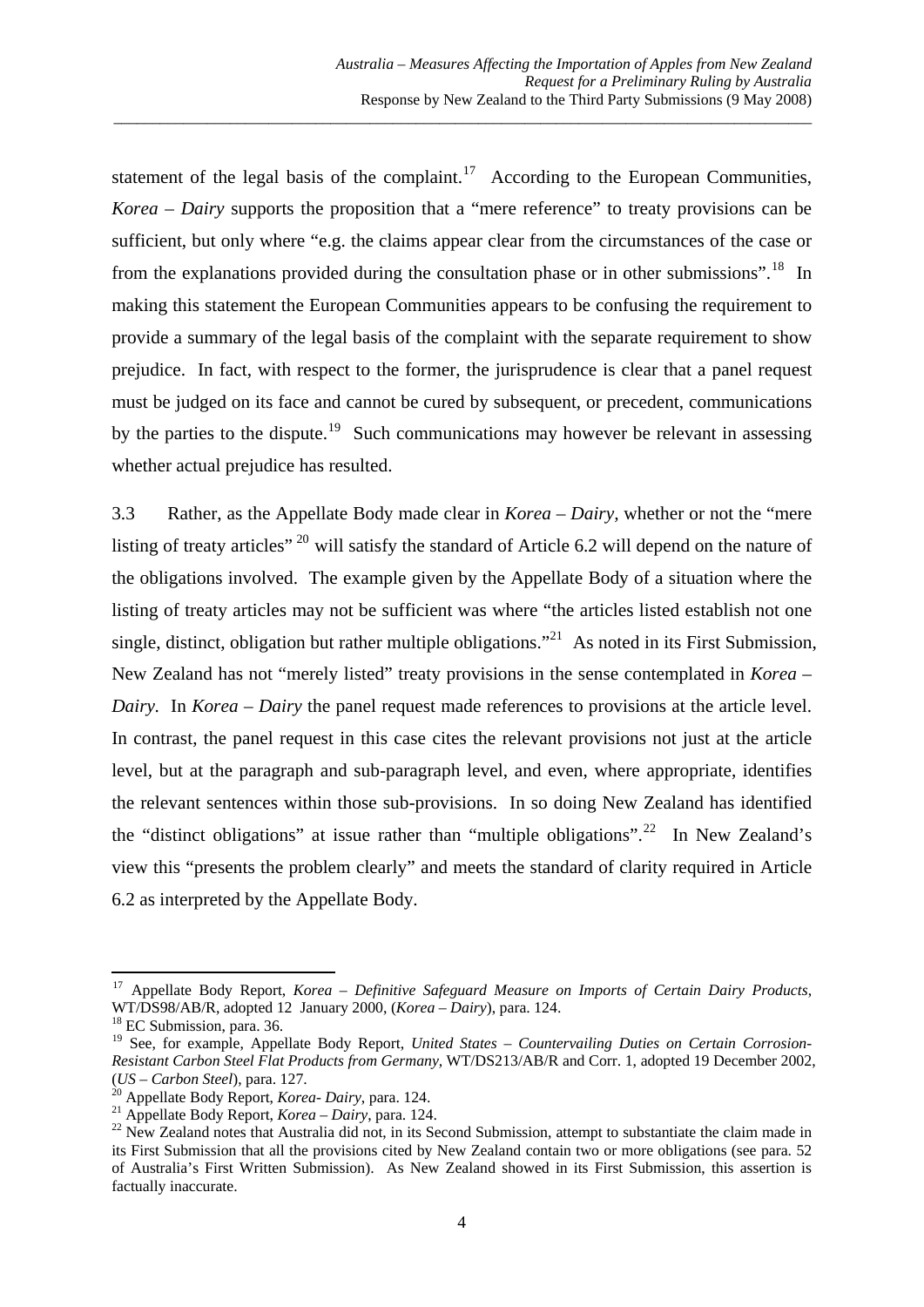3.4 Rather than focus on the nature of the obligations cited in the panel request to determine whether the legal basis of the complaint is sufficiently clear, the European Communities appears to argue that in order to "present the problem clearly" it is necessary in all cases to provide some kind of descriptive narrative of the legal basis of the complaint in the panel request.<sup>[23](#page-6-0)</sup> In light of well-known jurisprudence, the European Communities cannot be suggesting that New Zealand provide, in its panel request, the arguments in support of its claims.[24](#page-6-1) But it is difficult to know what the European Communities does have in mind, as it provides no reference to examples of panel requests that it considers meet its standard. New Zealand notes in this regard, however, that Australia in its Second Submission highlighted the panel request in *Brazil – Retreaded Tyres*.<sup>[25](#page-6-2)</sup> It appears to New Zealand that the panel request in that case simply gave a very slightly abridged paraphrasing of the obligation in Article XI:1 of the *GATT 1994*. This does not provide any further information about the legal basis of the complaint.<sup>[26](#page-6-3)</sup>

\_\_\_\_\_\_\_\_\_\_\_\_\_\_\_\_\_\_\_\_\_\_\_\_\_\_\_\_\_\_\_\_\_\_\_\_\_\_\_\_\_\_\_\_\_\_\_\_\_\_\_\_\_\_\_\_\_\_\_\_\_\_\_\_\_\_\_\_\_\_\_\_\_\_\_\_\_\_\_\_\_\_\_\_\_\_\_\_\_\_

3.5 In any event, New Zealand can find no basis in the text of Article 6.2, or the relevant jurisprudence, for reading into Article 6.2 a requirement to provide some kind of descriptive narrative of the legal basis of the complaint in the panel request. To the contrary, as shown above, the jurisprudence appears to expressly contemplate situations where the listing of treaty provisions will suffice to meet the requirements of Article 6.2.

3.6 In addition to misconstruing the relevant Appellate Body jurisprudence, the European Communities also overlooks a case of clear and direct relevance, namely *EC – Approval and Marketing of Biotech Products.*<sup>[27](#page-6-4)</sup> Australia, likewise, has failed adequately to explain, in either of its submissions, why the Panel in this case should not find relevant the findings and

<span id="page-6-0"></span><sup>23</sup> See, for example, para. 35 of the EC Submission, which implies a need to provide an "explanation" as to "*why* those provisions of the SPS Agreement would be breached".

<span id="page-6-1"></span><sup>24</sup> Appellate Body Report, *European Communities – Regime for the Importation, Sale and Distribution of* 

<span id="page-6-2"></span>*Bananas, WT/DS27/AB/R, adopted 25 September 1997, (<i>EC – Bananas III)*, para. 141.<br><sup>25</sup> Australia's Second Submission, para. 47. Request for the Establishment of a Panel by the European Communities, *Brazil – Measures Affecting Imports of Retreaded Tyres* (*Brazil – Retreaded Tyres*), WT/DS332/4, 18 November 2005.<br><sup>26</sup> Australia also refers in this regard to panel requests in so-called "zeroing" cases (see paras. 45-46 of

<span id="page-6-3"></span>Australia's Second Submission). Zeroing is a technical issue specific to one area of trade remedies jurisprudence, namely the calculation of dumping margins. New Zealand fails to see the relevance of the cases cited by Australia. Moreover, as the practice of "zeroing" is not explicitly addressed in the provisions of the Anti-Dumping Agreement, it is not surprising that in the circumstances of those cases complainants have chosen to provide additional detail with respect to the legal claims in order to present the problem clearly. 27 Panel Report, *European Communities – Measures Affecting the Approval and Marketing of Biotech Products*,

<span id="page-6-4"></span>WT/DS291, 292, 293/R, adopted 21 November 2006 (*EC – Approval and Marketing of Biotech Products*).